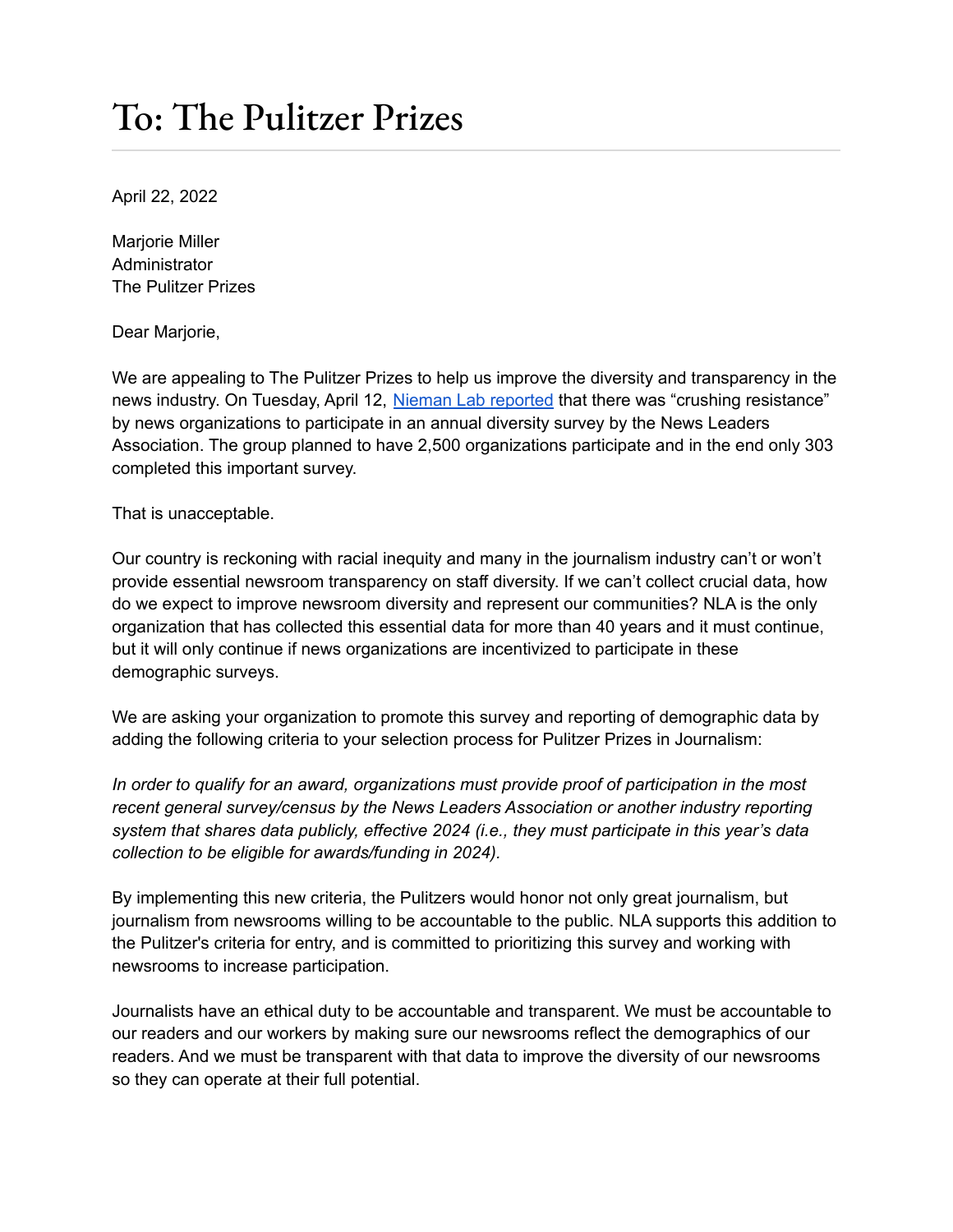Sincerely,

100 Days in Appalachia Africa Institute for International ReportIng (AIIR), Minnesota AIR (Association of Independents in Radio) Anchor media Asian American Journalists Association Bay City News Foundation Black Video News California Health Report The Center for Investigative Reporting Center for Public Integrity Cityside Journalism Initiative Colorado Media Project Connecticut Health I-Team Dallas Free Press EDM Publications FMB Radio Georgia News Lab Get Current Studio The Ida B. Wells Society Indigenous Media Freedom Alliance Institute for Nonprofit News International Women's Media Foundation Investigate Midwest Investigative Newsource dba inewsource LION Publishers The Marshall Project Media Bridge Partners The Mendocino Voice Milwaukee Neighborhood News Service MindSite News Mojatu Foundation (Mojatu Magazine) National Association of Black Journalists National Association of Hispanic Journalists (NAHJ) Native American Journalists Association (NAJA) Native News Online News Revenue Hub The NewsGuild of New York The Objective OnlySky Media, Inc. **OpenSecrets** Our Body Politic Outlier Media Prism